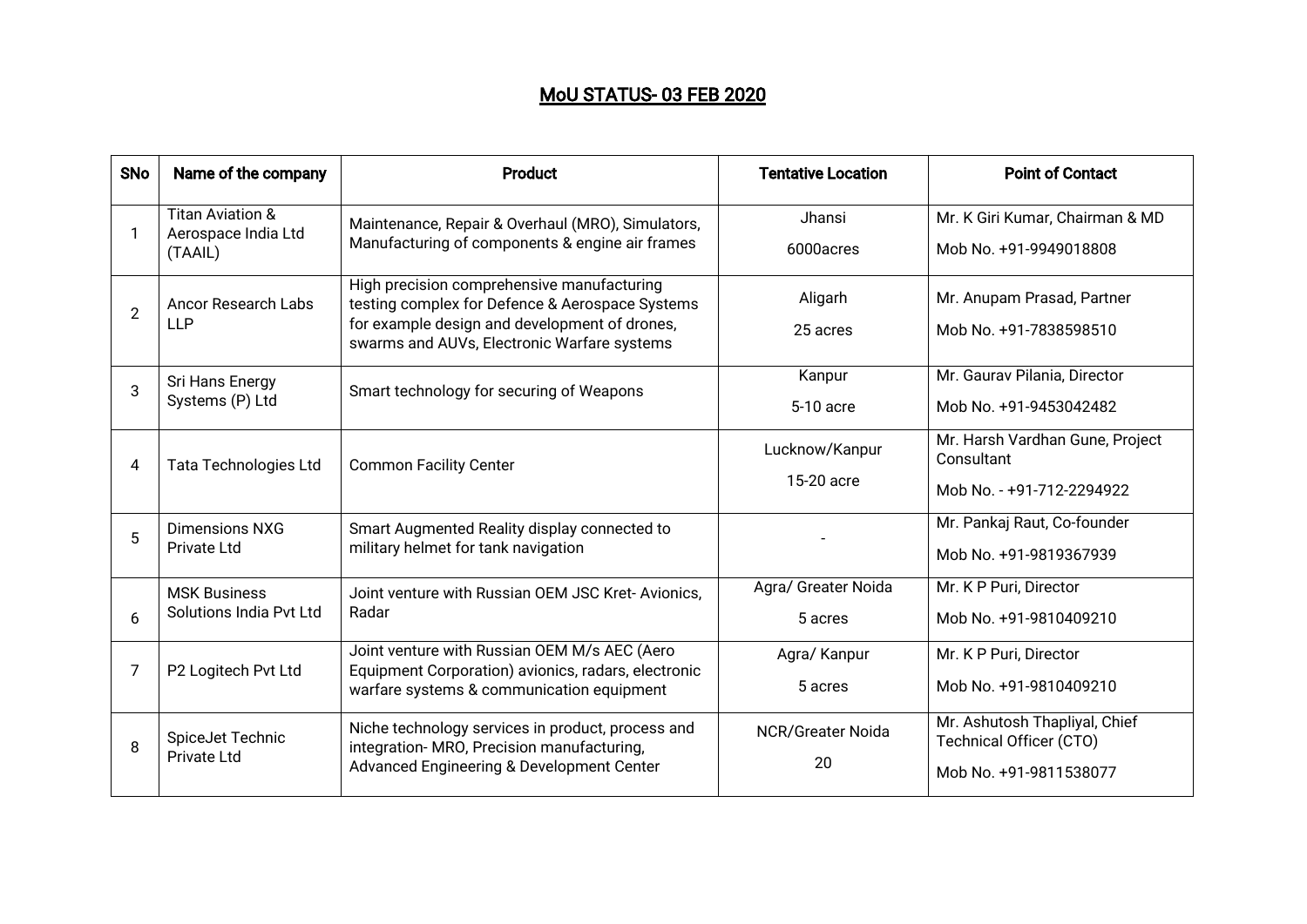|    | Osho Corp Global Pvt      | Multiple Defence industrial licenses- weapons & | Aligarh | Mr. Ashutosh Khate, CEO                                                            |
|----|---------------------------|-------------------------------------------------|---------|------------------------------------------------------------------------------------|
|    | Ltd                       | ammunition, avionics                            | 60acre  | Mob No. 09873 666094                                                               |
| 10 | HAL-IIT Kanpur-<br>UPEIDA |                                                 |         | Prof Manindra Agrawal, Dy Director<br><b>IIT Kanpur</b><br>Mob No. +91-512-2597242 |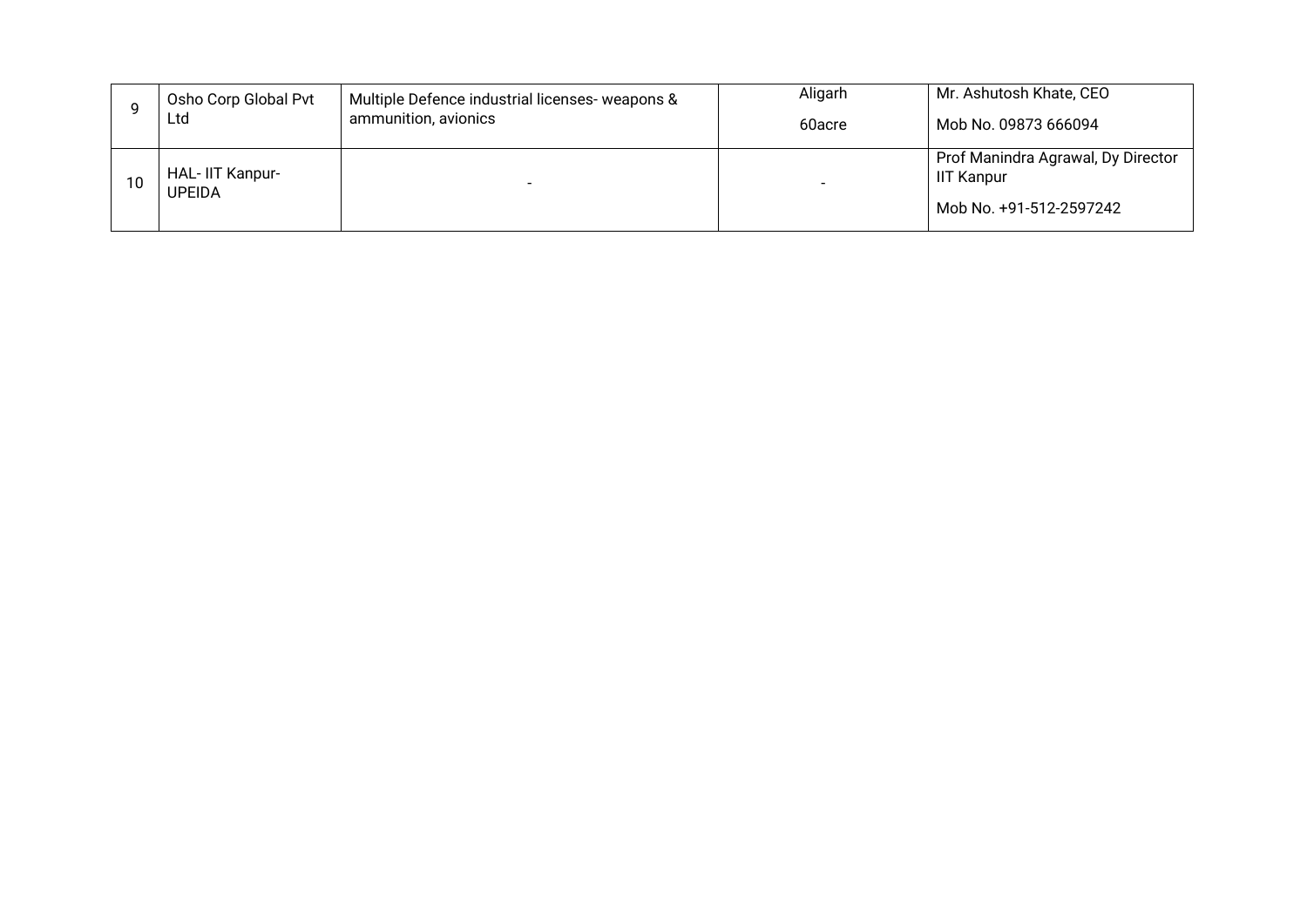| 11 | <b>BDL-IIT Kanpur-UPEIDA</b>                                  | UAV development                                                                                                                                                                                                                                                                      | Lucknow/Agra<br>5 acres        | Prof Manindra Agrawal, Dy Director<br><b>IIT Kanpur</b><br>Mob No. +91-512-2597242         |
|----|---------------------------------------------------------------|--------------------------------------------------------------------------------------------------------------------------------------------------------------------------------------------------------------------------------------------------------------------------------------|--------------------------------|--------------------------------------------------------------------------------------------|
| 12 | <b>Viitor Cloud</b><br>Technologies                           | A start up in Defence software                                                                                                                                                                                                                                                       |                                | Mr. Rohit Purohit, CEO<br>Mob No. 9920035399                                               |
| 13 | Syndicate Innovations<br>International Ltd                    | Manufacture rifles, revolvers, pistols and<br>ammunition                                                                                                                                                                                                                             |                                | Mr. Ashok Rai, Director<br>Mob No. +91-9910554080                                          |
| 14 | <b>Triveni Engineering &amp;</b><br><b>Industries Ltd</b>     | Approved OEM for propulsion gearboxes, auxiliary<br>power Gas Turbines Generators, steam turbines and<br>turbo auxiliaries, turbo and motor driven pumps and<br>fin stabilisers with the Indian Navy, Indian Coast<br>Guard and the Director General of Quality Assurance<br>(DGQA). | Aligarh                        | Mr. Salil Baijal, VC (Corporate<br>Affairs)<br>Mob No. +91-9935554530                      |
| 15 | <b>National Small</b><br><b>Industries Corporation</b><br>Ltd | Promoting establishment of MSMEs in UP Defence<br>Industrial Corridor (UP DIC) and skill training                                                                                                                                                                                    |                                | Shri Vijayendra, IAS<br>Chairman & MD NSIC<br>Mob No. +91-9810033506                       |
| 16 | STUMMPS Schuele and<br>SOMMPPA Ltd                            | Manufacture ammunition, cases of cartridges and<br>explosives                                                                                                                                                                                                                        | Jhansi/Chitrakoot<br>100 acres | Mr. Vivek Krishnan, CEO<br>Mob No. +91-9739009810                                          |
| 17 | <b>Central Railside</b><br><b>Warehousing Corp Ltd</b>        | CRWC intends to develop state of the art logistics<br>infrastructure in the UP-Defence Corridor                                                                                                                                                                                      | All nodes<br>1.5 acres         | Mr. Vijay Prakash, GM<br>Mob No. +91-9810115567                                            |
| 18 | <b>DRDO</b>                                                   | As knowledge partner for transfer of technology                                                                                                                                                                                                                                      |                                | Dr. S Guruprasad, DG (Production<br>Coordination & Services Interaction)<br>Mob No. +91-   |
| 19 | <b>Texmaco Defence</b><br>Systems Pvt Ltd                     | Approaching OEMs for setting up of manufacturing<br>of multiple types of Wheels and Brake Assemblies,<br>Hydraulic Aggregates to be installed on various<br>Aircrafts (fighters and transport) & Helicopters                                                                         | Lucknow/Kanpur<br>2 acres      | Mr. Tribhuvan Shankar Darbari, MD<br>& CEO (owner)<br>Mobile No: 8447350484,<br>9810559492 |